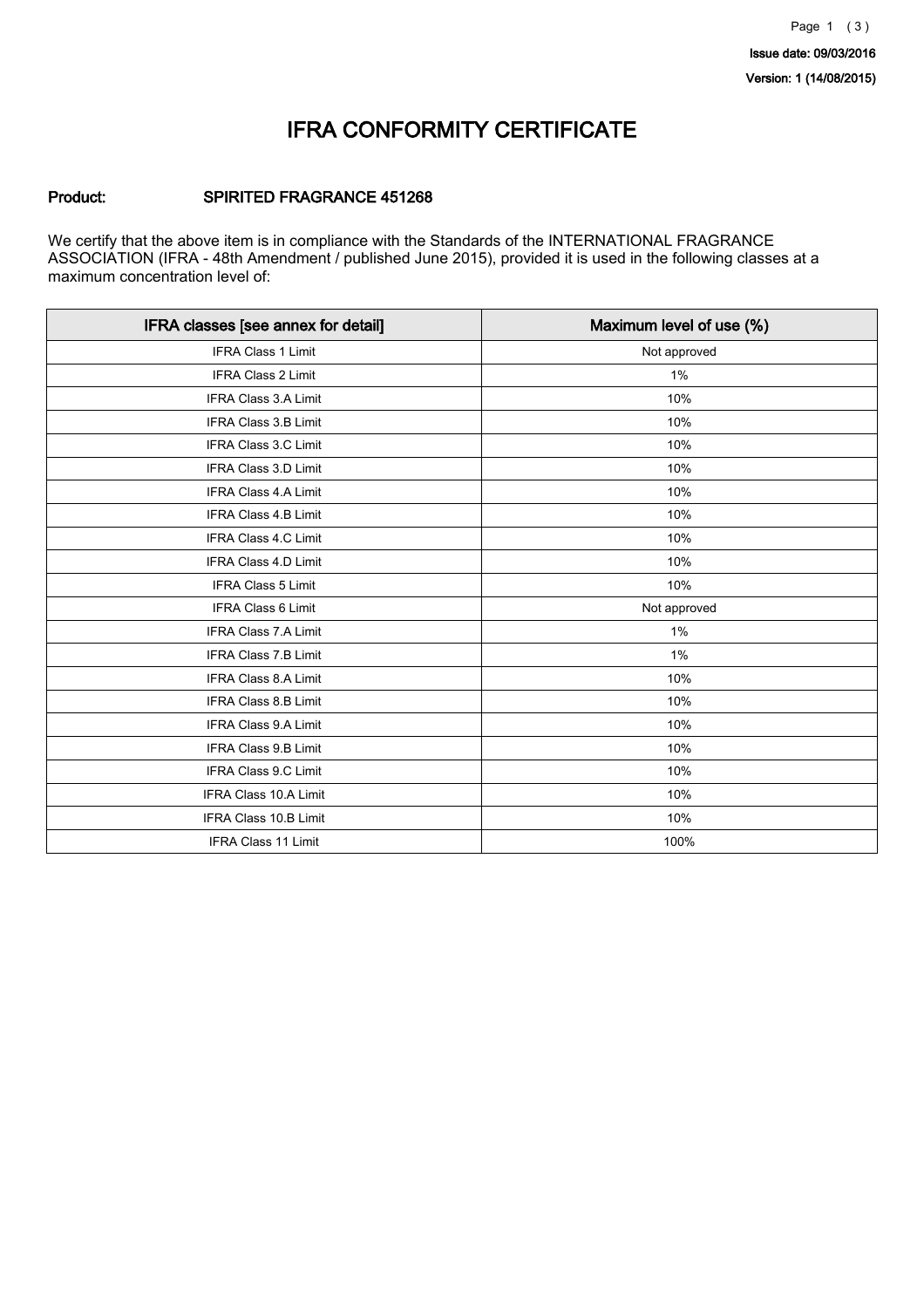## IFRA CONFORMITY CERTIFICATE

For other kinds of application or use at higher concentration levels, a new evaluation may be needed; please contact Fragrance Oils (International) Limited.

The IFRA Standards regarding use restrictions are based on safety assessments by the Panel of Experts of the RESEARCH INSTITUTE FOR FRAGRANCE MATERIALS (RIFM) and are enforced by the IFRA Scientific Committee.

Evaluation of individual Fragrance ingredients is made according to the safety standards contained in the relevant section of the IFRA Code of Practice.

It is the ultimate responsibility of our customer to ensure the safety of the final product (containing this fragrance) by further testing if need be.